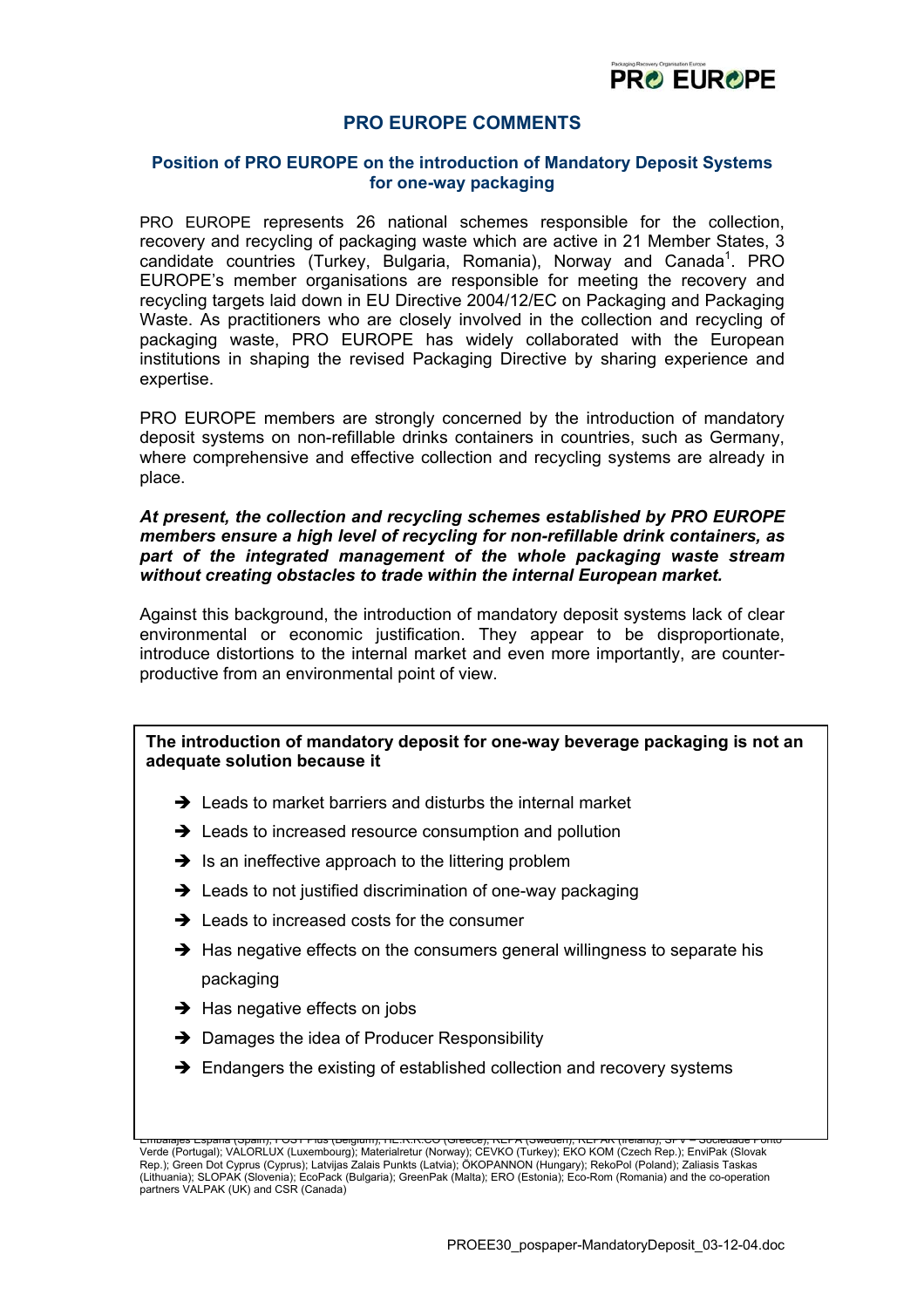

## **1. The flawed environmental argument**

Setting-up separate compulsory schemes for non-refillable beverage containers, where effective systems already exist cannot be justified from an environmental standpoint. Such systems, based on mandatory deposits applied on non-refillable beverage packaging, would bring the following side effects:

#### • *Increased resource consumption and pollution:*

A new transport system needs to be set up for the take-back of only one small fraction of the packaging waste stream, resulting in increased fuel consumption, traffic congestion and CO2 emissions.

## • *Ineffective approach to littering problem:*

Drink containers represent present only a small part of all litter. Policy initiatives to tackle this problem are to be welcome, but should tackle all types of litter and avoid the disruption of existing recycling systems, which have proven to be successful. Littering is a behavioural problem that should be addressed through education, communication, and the improvement of disposal infrastructures, e.g. increasing trashcans. PRO EUROPE and its members are ready to co-operate with authorities and industry to tackle the problem.

# • *Discrimination of one-way-packaging although equally environmentally friendly:*

It is highly questionable from an environmental standpoint to claim that refillable containers are superior to other packaging systems, for example recyclable packaging which are already collected and recycled in a high percentage by PRO EUROPE´s members. This is especially true when the packaging has to be sent over longer distances for reuse. In addition, refillable containers require cleaning with the consequent consumption of water, use of detergents and increase in effluents. As a study of PETCORE has proven the functioning kerbside collection and recycling of beverage bottles via the DSD system is more environmental friendly than the collection and recycling via the current German mandatory deposit.

• *A functioning deposit system does not lead to an increase of use of refillables:*

Analysis shows that there were no such effects visible in Sweden and other countries using deposit for a long time, in the contrary one way packaging is increasing year by year. Even in an unstable deposit system as currently in Germany the quota of refillables is decreasing again after a peak in the beginning.

#### • *Negative effect on the consumers' willingness to separate:*

Having to separate another waste stream which has to be dealt with in a special way will not only confuse the consumer but also mean an additional effort, hence reducing the willingness of the consumers to separate. Moreover it is unlikely that the consumer will differentiate between e.g. detergent plastic bottles remaining in the separate collection and beverage plastic bottles going to the retailer. So, mandatory deposit would damage the current recycling performance of the other packaging as well.

#### • *Damaging the idea of Producer Responsibility*

The concept of producer responsibility involves packaging producers, fillers and retailers in running their self-help-organizations actively to organize the collection, sorting and recovery of used packaging. Within a mandatory deposit system for one-way-packaging only the operator of this system is involved so that it has no consequences whether the involved packaging is optimized or not.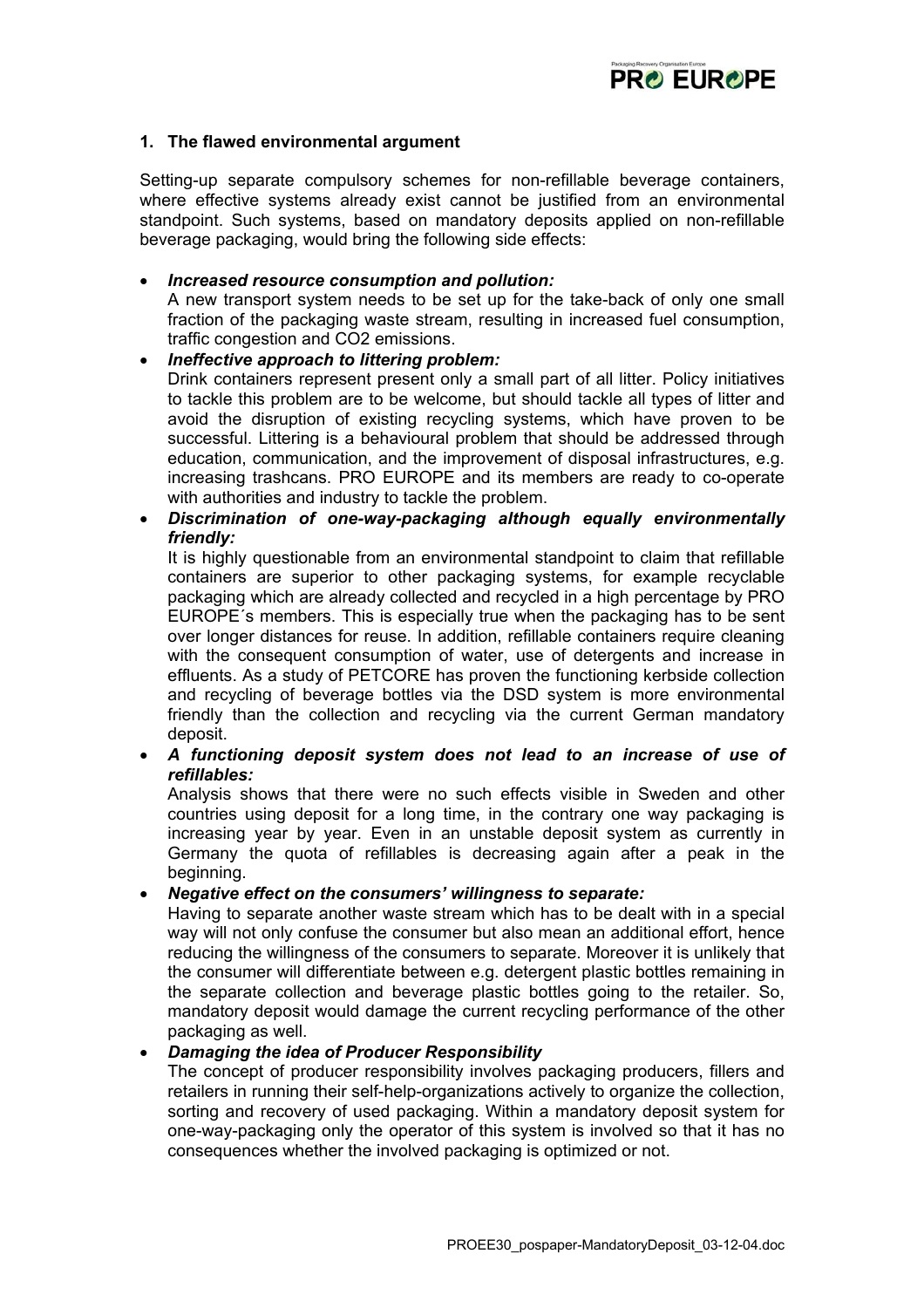

## **2. Negative economic effects for consumer and industry**

Besides environmental consequences a mandatory deposit for one-way beverage packaging has negative economic effects as well

#### • *Higher costs for the consumer*

The recycling systems set up under the Packaging Directive are already funded by the industry. With the additional burden of running a separate system for oneway beverage containers, costs for those companies will increase tremendously. There will be extra handling and sorting required. The increase in costs will ultimately be passed on to the consumer in form of higher prices. The additional costs and space requirements will also force retailers to reduce shelf-space allocated to deposit-bearing products and thus the variety stocked. The consumer will hence face a decrease in the choice of products.

Studies for Belgium and France have shown that running an integrated system for packaging and a mandatory deposit for certain kinds of beverage packaging would cost 2 up to 3 times more than running only one system for all packaging.

#### • *Negative effects on jobs*

A study of the Swiss based PROGNOS institute has shown that in Germany up to 9.700 jobs have been lost since and by the introduction of the mandatory deposit system.

#### • *Economic threat to exiting systems:*

Mandatory deposit systems separate the packaging waste stream into beverage containers and other packaging types. With the critical mass of non-refillable drink containers, which make up in most of the member-states approximately 80% of all collected household plastic packaging, missing in the comprehensive systems, the recycling of the rest of the packaging types becomes disproportionately costly, ultimately threatening the viability and hence the very existence of established schemes. In the acceding states, where the setting up of collection and recycling systems is still in a preliminary stage, the diversion of limited resources into various schemes would no doubt jeopardize the effective and successful implementation due to the high associated costs.

#### • *Market distortion*

Besides damaging non-refillable packaging industries, such as glass bottle and can producers, and discriminating between large surface supermarkets and small retailers, mandatory deposits create considerable market distortions. Experience has shown that consumers try to avoid the deposit by shifting to deposit free products. This includes the shopping in stores across borders where mandatory deposits are not applied. Consequently, retailers in the border region are faced with tremendous loses due to 'customer migration'.

### **3. Market Barriers**

Mandatory deposit-refund systems also create barriers to the free movement of goods, a fundamental principle of the European Treaties, as the distributions channels for economic reasons tend to discriminate against goods in non-refillable packaging, making distribution of certain foreign products more difficult. To overcome this barrier to access the market, foreign beverage producers will be obliged to change their packaging or to produce different kinds of packaging for the respective European countries or even to produce different packaging only for one country